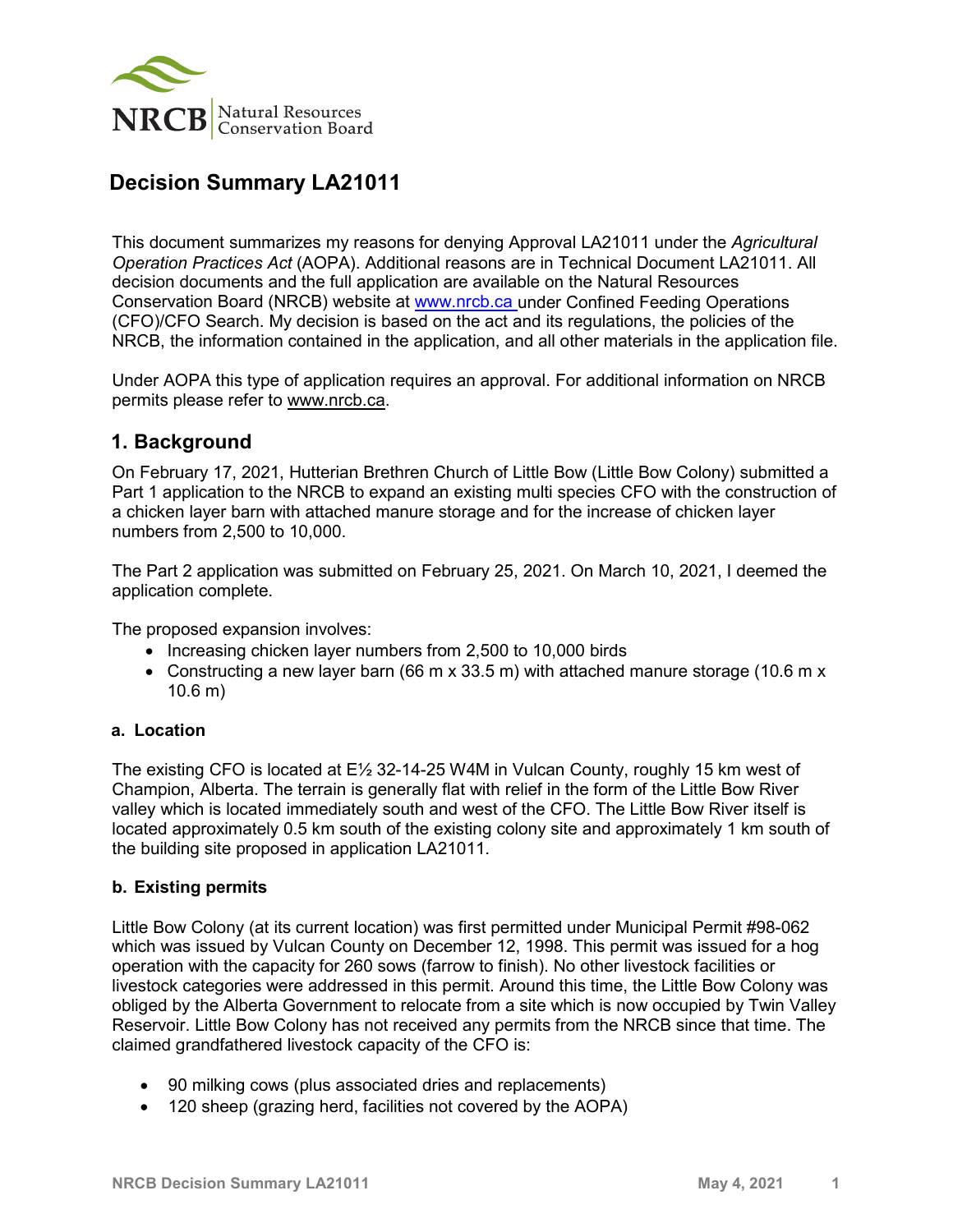- 500 turkeys
- 800 ducks
- 800 geese
- 3,000 chicken broilers
- 2,500 chicken layers
- 300 sows (farrow to finish)

The claimed grandfathered capacity was not disputed by any responses to the application notice.

The Alberta Infrastructure department of the Alberta Government, which existed at the time the Little Bow Colony was being relocated, was heavily involved in the relocation of facilities and construction of the new colony site. The files which exist from this time support the premise that the CFO existed on January 1, 2002. The CFO is therefore grandfathered with a deemed approval under section 18.1 of AOPA. That deemed permit includes Vulcan County permit #98- 062. This deemed approval allows for the construction and operation of a mixed livestock type CFO.

As I am denying the permit, and in the interest of issuing a timely decision, I will not make a detailed determination of the deemed capacity of the CFO aside from confirming that it is above the threshold for an AOPA approval. The determination of the CFO's deemed permit status under section 18.1 of AOPA is explained in Appendix D, attached.

### **2. Notices to affected parties**

Under section 19 of AOPA, the NRCB notifies (or directs the applicant to notify) all parties that are "affected" by an approval application. Section 5 of AOPA's Part 2 Matters Regulation defines "affected parties" as:

- In the case where part of a CFO is located, or is to be located, within 100 m of a bank of a river, stream or canal, a person or municipality entitled to divert water from that body within 10 miles downstream
- the municipality where the CFO is located or is to be located
- any other municipality whose boundary is within a specified distance from the CFO, depending on the size of the CFO
- all persons who own or reside on land within a specified distance from the CFO, depending on the size of the CFO

For the size of this CFO the specified distance is one mile. (The NRCB refers to this distance as the "affected party radius.")

A copy of the application was sent to Vulcan County, which is the municipality where the CFO is located, and to the Municipal District of Willow Creek which has a boundary within the affected party radius.

The NRCB gave notice of the application by public advertisement in a weekly newspaper in circulation in the community affected by the application. In this case, public advertisement was in the Vulcan Advocate on March 10, 2021. The full application was posted on the NRCB website for public viewing. As a courtesy, twelve letters were sent to people identified by Vulcan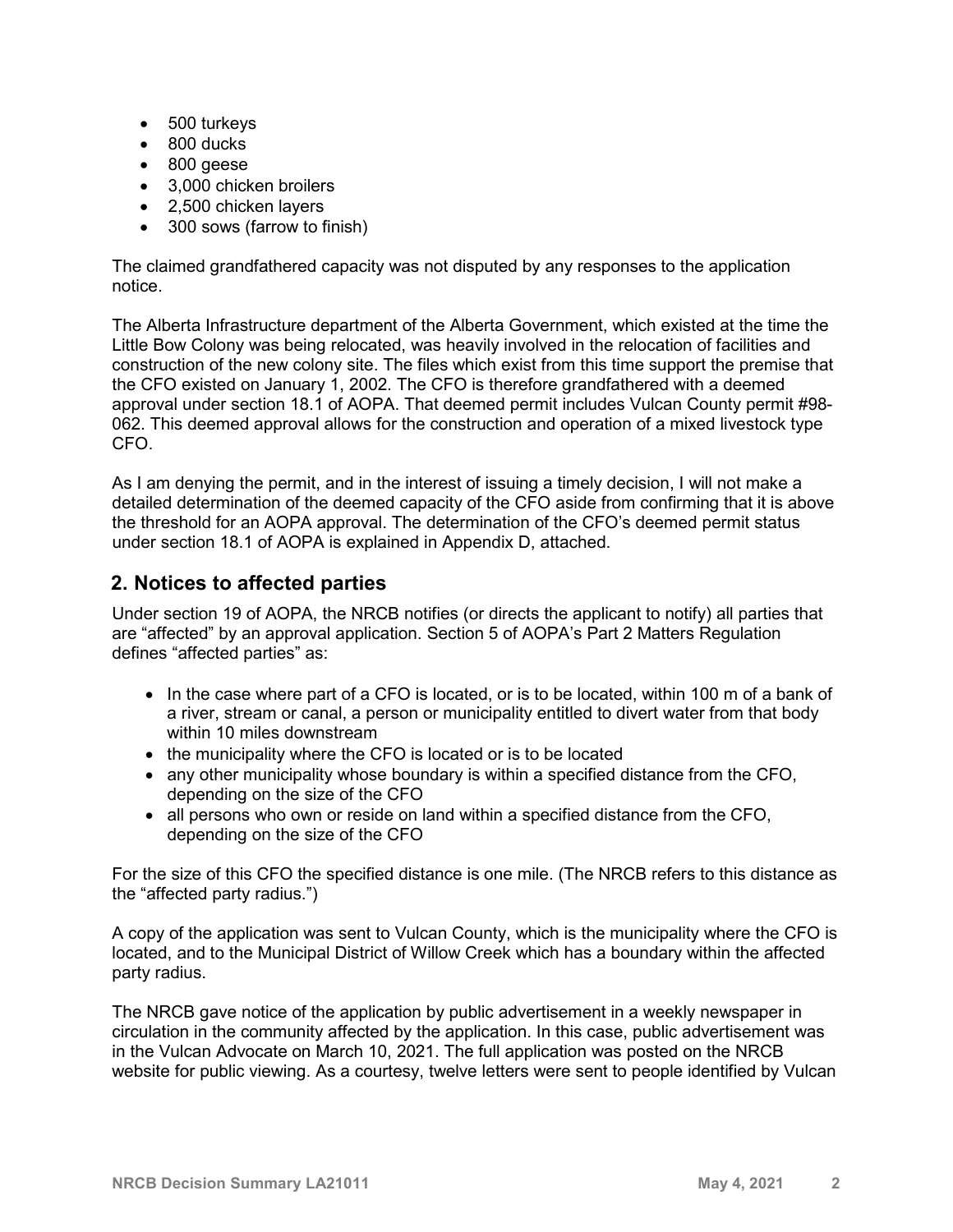County and the Municipal District of Willow Creek as owning or residing on land within the affected party radius.

### **3. Notice to other persons or organizations**

Under section 19 of AOPA, the NRCB may also notify persons and organizations the approval officer considers appropriate. This includes sending applications to referral agencies which have a potential regulatory interest under their respective legislation.

Referral letters and a copy of the complete application were emailed to Alberta Health Services (AHS), Alberta Environment and Parks (AEP), and Alberta Transportation. The response from AEP relating to water allocation and licensing was forwarded directly to the applicant for their information and action.

## **4. Alberta Land Stewardship Act (ALSA) regional plan**

Section 20(10) of AOPA requires that an approval officer must ensure the application complies with any applicable ALSA regional plan.

As required by section 4(1) of the South Saskatchewan Regional Plan (SSRP), I considered that document's Strategic Plan and Implementation Plan and determined that the application is consistent with those plans. In addition, there are no notices or orders under the Regulatory Details portion of the SSRP that apply to this application.

### **5. Municipal Development Plan (MDP) consistency**

I have determined that the proposed expansion is inconsistent with the land use provisions of Vulcan County's municipal development plan as the subject land is located in the county's CFO exclusion zone. (See Appendix A for a more detailed discussion of the county's planning requirements.)

## **6. AOPA requirements**

With respect to the technical requirements set out in the regulations, the proposed expansion:

- Meets the required AOPA setbacks from all nearby residences (AOPA setbacks are known as the "minimum distance separation" requirements, or MDS)
- Meets the required AOPA setbacks from water wells, springs, and common bodies of water
- Has sufficient means to control surface runoff of manure
- Meets AOPA's nutrient management requirements regarding the land application of manure
- Meets AOPA groundwater protection requirements for the design of floors and liners/protective layers of manure storage facilities and manure collection areas

The application meets all relevant AOPA requirements aside from being inconsistent with Vulcan County's MDP.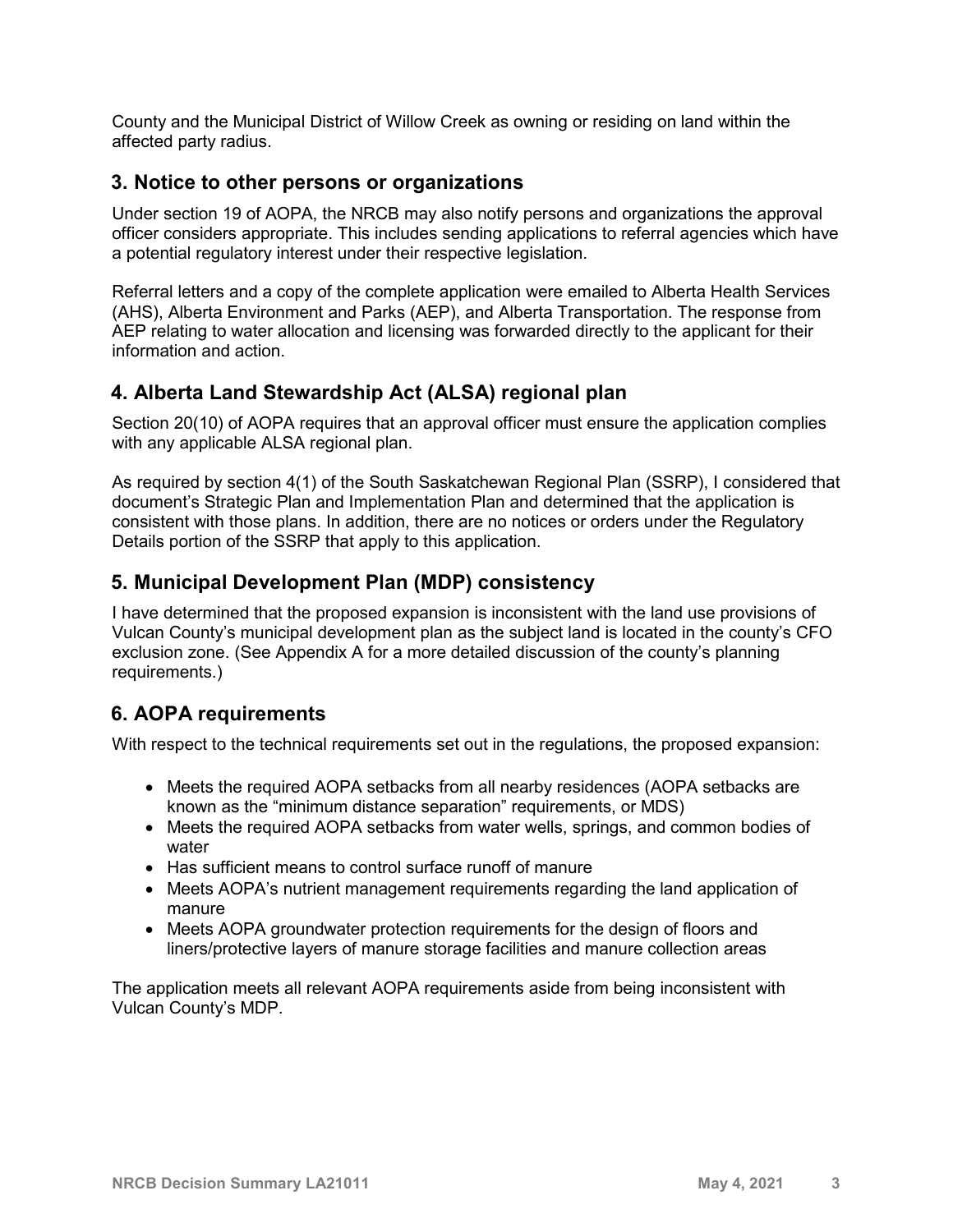### **7. Responses from municipalities and other directly affected parties**

Directly affected parties are entitled to a reasonable opportunity to provide evidence and written submissions relevant to the application, and are entitled to request an NRCB Board review of the approval officer's decision. Not all affected parties are "directly affected" under AOPA.

Municipalities that are affected parties are identified by the act as "directly affected." Vulcan County is an affected party (and directly affected) because the proposed expansion is located within its boundaries.

Ms. Anne Erickson, a development officer with Vulcan County, provided a written response on behalf of Vulcan County. Ms. Erickson stated that the application is not consistent with Vulcan County's land use provisions of the municipal development plan because it is located within a CFO exclusion zone. The application's consistency with Vulcan County's municipal development plan is further addressed in Appendix A, attached. Vulcan County also requested that a public hearing relating to the project be held.

Section 20(1)(b)(iv) of AOPA allows approval officers to hold "meetings and other proceedings" with respect to an approval application. Approval officers do not routinely convene public meetings even on applications that may be likely to generate public interest. However, approval officers regularly meet, provide information, and have conversations with parties, including municipalities, CFO operators, and neighbors to CFOs to provide information on the AOPA permit application process. The NRCB also provides information about the application process on its website, which explains how the public can participate in the application process. A fact sheet on this topic is provided to all parties who are sent courtesy letters as well as being available on the NRCB website. Therefore, I determined that the county's request to consider holding a public meeting regarding the application would not be beneficial, especially as I determined early on in the review process that I would have to deny the application as it is inconsistent with a provision in Vulcan County's MDP.

The Municipal District of Willow Creek is also automatically assumed to be an affected party for this application because it is within the notification radius for the application. In their response, the Municipal District of Willow Creek indicated that it had no comments relating to the application.

Apart from municipalities, any member of the public may request to be considered "directly affected." The NRCB received a single response from Iain and Sandra MacDougall (The MacDougall's).

The MacDougall's own land within the 1.0 mile notification radius for affected persons. Because of their location within this radius, and because they submitted a response, they are assumed to be directly affected parties for this application. (See NRCB Operational Policy 2016-7: Approvals, part 6.2)

The MacDougall's raised concerns regarding:

- Need for proper manure handling and incorporation
- Potential for groundwater contamination
- Potential for surface water contamination
- Water licensing

These concerns are addressed in Appendix B, attached.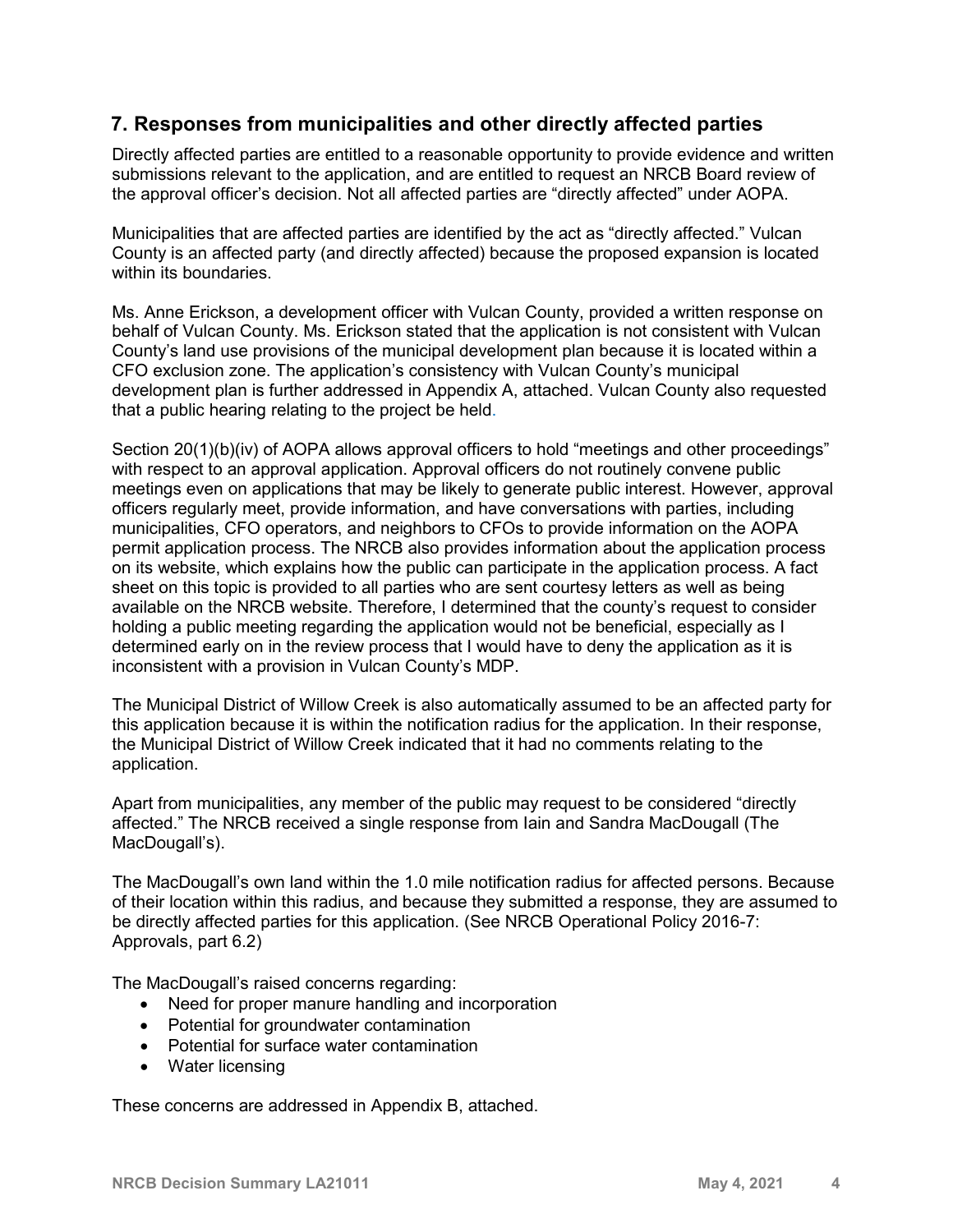## **8. Environmental risk of CFO facilities**

The proposed layer barn and attached manure storage would meet or exceed AOPA construction requirements and are automatically assumed to pose a low risk to surface and groundwater. However, there may be circumstances where, because of the proximity of a shallow aquifer, or porous subsurface materials, an approval officer may require additional constructing monitoring for the facility to ensure the environment is adequately protected. In this case a determination was made that further monitoring would not be required at the site if my decision for denial is overturned by the NRCB's board following a review hearing.

As part of my review of this application, I assessed the risk to the environment posed by the CFO's existing manure storage facilities and manure collection areas. I used the NRCB's environmental risk screening tool (ERST) to assist in my assessment of risk to surface water and groundwater (see NRCB Operational Policy 2016-7: Approvals, part 8.13). The tool provides for a numeric scoring of risks, which can fall within a low, moderate, or high risk range. (A complete description of this tool is available under CFO/Groundwater and Surface Water Protection on the NRCB website at [www.nrcb.ca.](http://www.nrcb.ca/))

I found all of Little Bow Colony's existing CFO facilities pose a low potential risk to surface water and groundwater.

### **9. Other factors**

Even though the application meets the technical requirements of AOPA and its regulations (aside from the inconsistency with the applicable MDP), AOPA requires that I deny the application because it is inconsistent with the MDP land use provisions in Vulcan County. In the case where the NRCB Board may choose to overturn my decision following a review hearing, I also considered other factors and have included a discussion of these below.

If the decision was to be overturned, AOPA would require me to consider matters that would normally be considered if a development permit were being issued. The NRCB interprets this to include aspects such as property line and road setbacks related to the site of the CFO. (Grow North, RFR 2011-01 at page 2). Approval officers are limited to what matters they can consider, though, as their regulatory authority is limited.

Ms. Erickson listed the setbacks required by Vulcan County's land use bylaw (LUB). The application meets these setbacks.

Finally, I considered the effects of the proposed expansion on the environment, the economy, and the community, and the appropriate use of land.

Consistent with NRCB policy (Approvals Policy 8.7.3), if an application was to be consistent with the MDP then the proposed development would be presumed to have an acceptable effect on the economy and community. This policy would also presume that the proposed expansion is an appropriate use of land (See NRCB Operational Policy 2016-7: Approvals, part 8.7.3.). In my view, this presumption of acceptability and appropriate use of land do not apply as the application is not consistent with Vulcan County's MDP.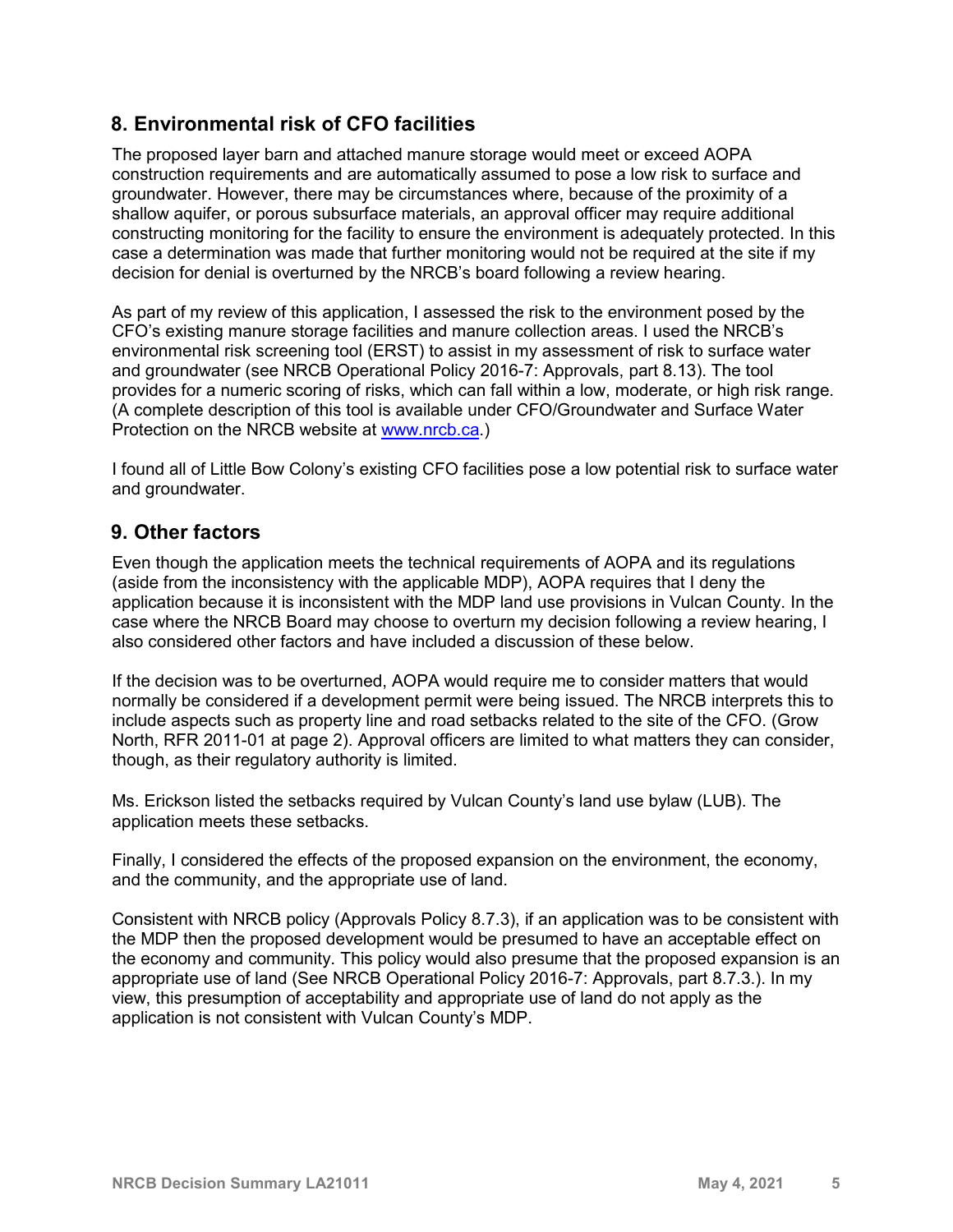## **10. Conclusion**

Approval LA21011 is denied because of its inconsistency with Vulcan County's MDP land use provisions.

May 4, 2021

(Original signed) Joe Sonnenberg Approval Officer

# **Appendices:**

- A. Consistency with the municipal development plan
- B. Concerns raised by directly affected parties
- C. Recommendation of conditions if a permit is issued
- D. Determination of deemed permit status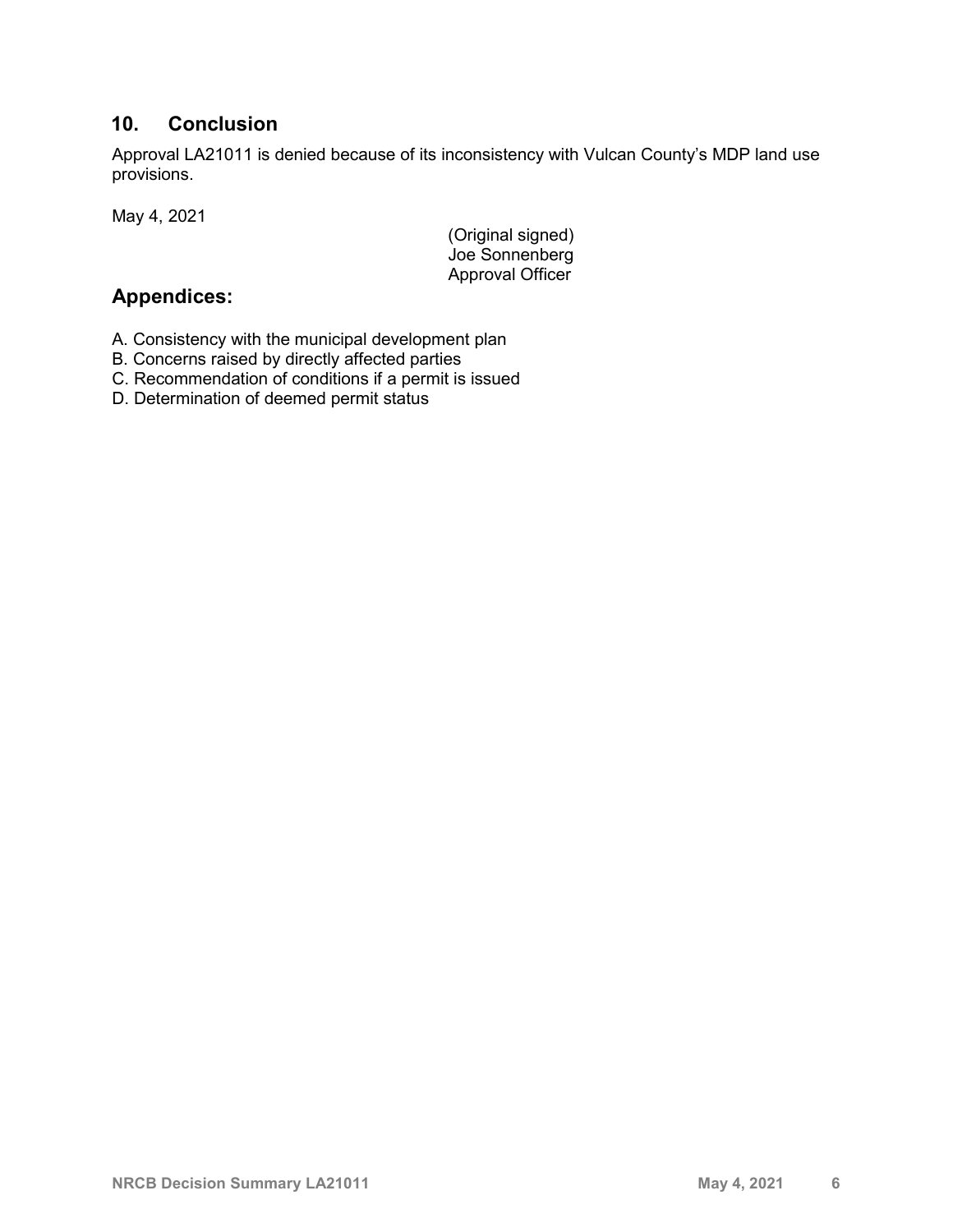### **APPENDIX A: Consistency with the municipal development plan**

Under section 20 of AOPA, an approval officer may grant an application for an approval only if the approval officer finds that the application is consistent with the "land use provisions" of the applicable municipal development plan (MDP).

The NRCB interprets the term "land use provisions" as covering MDP policies that provide generic directions about the acceptability of various land uses in specific areas and that do not call for discretionary judgements relating to the acceptability of a given confined feeding operation (CFO) development (See NRCB Operational Policy 2016-7: *Approvals*, part 6.4.). Under this interpretation, the term "land use provisions" also excludes MDP policies that impose procedural requirements. In addition, section 20(1.1) of the act precludes approval officers from considering MDP provisions "respecting tests or conditions related to the construction of or the site" of a CFO or manure storage facility, or regarding the land application of manure (These types of MDP provisions are commonly referred to as MDP "tests or conditions.").

Little Bow's CFO is in Vulcan County and is therefore subject to that county's MDP. Vulcan County adopted the latest revision to this plan on April 4, 2012, under Bylaw #2012-003. The MDP also cross references IDP's in general so I considered this plan to also apply to the application.

Part 4 of Vulcan County's MDP deals specifically with CFOs. That part starts by stating (p. 14) that CFO development within the county

*[c]ontinues to influence the local economy and landscape. The preservation of the agricultural lifestyle is promoted and maintained through these operations. The potential issues caused by CFOs may be mitigated through long-range planning so those nearby settlements can still enjoy the rural lifestyle of the County.*

Sections 4.1 to 4.3 of the MDP provide specific policies for CFOs.

Section 4.1 reads:

*"New confined feeding operations (CFOs) are not permitted to be established and existing confined feeding operations are not permitted to expand within the exclusion areas as shown on the map in Appendix B (re: Confined Feeding Operation Exclusion Area). However, although new CFOs and expansions to existing CFOs are prohibited in the exclusion areas (as per the map in Appendix B), improvements with respect to the maintenance and/or environmental protection of an existing CFO are permitted."*

Section 4.1 precludes new CFOs in the exclusion zones shown in Appendix B of the MDP. Little Bow Colony's existing CFO is located within the exclusion zone shown in this MDP appendix. As the application involves an increase in livestock numbers, I do not see justification in being able to grant the application based on it being "*an improvement with respect to the maintenance and/or environmental protection of an existing CFO*". I therefore find the application to be inconsistent with the land use provisions of the MDP and as stated in Decision Summary LA21011, I have denied the application.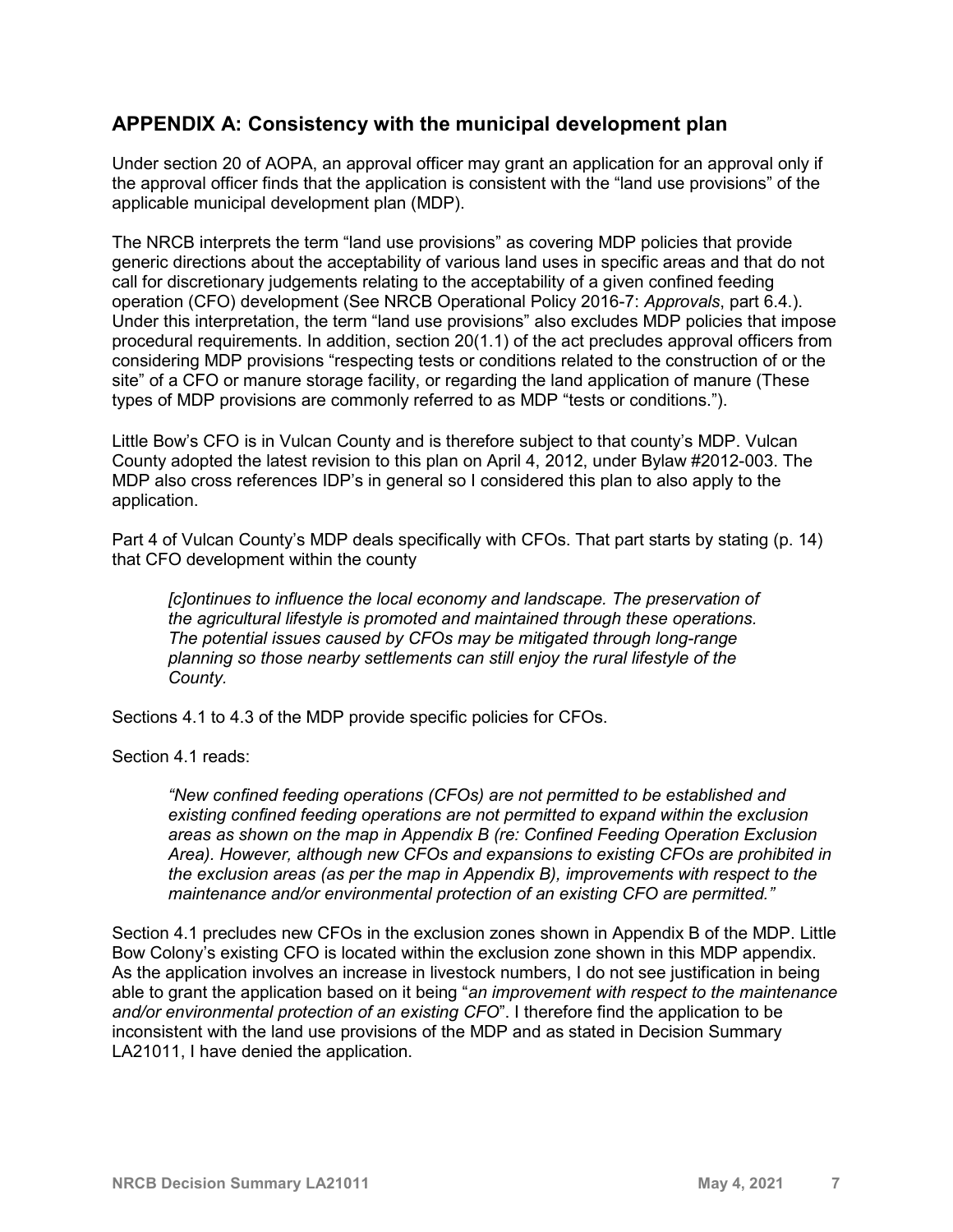Sub-sections 4.2(a), (c) and (d) of the MDP also provide several setbacks to roads. Based on the site plan, the proposed CFO facility would meet these setbacks.

Sub-section 4.2(b) states that applications for CFOs "adjacent" to a highway "should be referred to Alberta Transportation for a roadside development permit." This is likely not a land use provision (and, therefore, is not relevant to my MDP consistency determination), because of its procedural focus. At any rate, as noted in part 3 of the decision summary above, the NRCB notified Alberta Transportation of Little Bow's application and they confirmed that a roadside development permit is not required.

Sub-sections 4.3(a) and (b) of the MDP list two factors that the NRCB "should consider" in its review of approval applications. These factors are:

*(a) the cumulative effects of a new approval on any area near other existing confined feeding operations; [and] (b) impacts on environmentally sensitive areas shown in the report, "Vulcan County: Environmentally Sensitive Areas in the Oldman River Region";*

Sub-section (a) is likely not a "land use provision," because it calls for project-specific, discretionary judgements about the types of cumulative effects that should be considered and the acceptable maximum levels of each of those effects.

Sub-section (b) is also likely not a "land use provision," as it calls for project-specific, discretionary judgements about the acceptable levels of impacts on environmentally sensitive areas. Nevertheless, as Little Bow's CFO is within Vulcan County's CFO exclusion zone, I have denied the application.

Sub-section 4.3(c) calls for *"*giving notice to adjacent landowners" of AOPA permit applications. This policy is likely not a "land use provision" because of its procedural focus. At any rate, as explained above, the NRCB sent twelve courtesy letters, advising of the application, to the persons whose land is within one miles (1.6 km) of the CFO site and published a general public notice in the local newspaper, in addition to notifying Vulcan County, the Municipal District of Willow Creek, and several referral agencies. Therefore, the NRCB's notice process for approvals is consistent with this MDP policy, in addition to satisfying AOPA's notice requirements.

Lastly, sub-section 4.3(d) of the county's MDP calls for the NRCB to consider "proof of the availability of water, specifically, confirmation of access and appropriate provision of the sufficient quantity and suitable quality of the required water supply." This sub-section is not a "land use provision," or, the sub-section is a "term or condition" under section 20(1.1) of AOPA. Therefore, this sub-section is not relevant to my MDP consistency determination (Beyond the MDP consistency context, under NRCB policy, approval officers will consider water supply issues only to the extent of requiring applicants to sign one of the water licensing declarations on page 6 of Technical Document LA21011. See Operational Policy 2016-7: *Approvals*, part 8.10).

With consideration of the discussion above, I have concluded that the application is inconsistent with the land use provision of Vulcan County's MDP which precludes CFO expansion within the exclusion zone area, unless to improve maintenance or environmental protection. The county's response confirms my conclusion.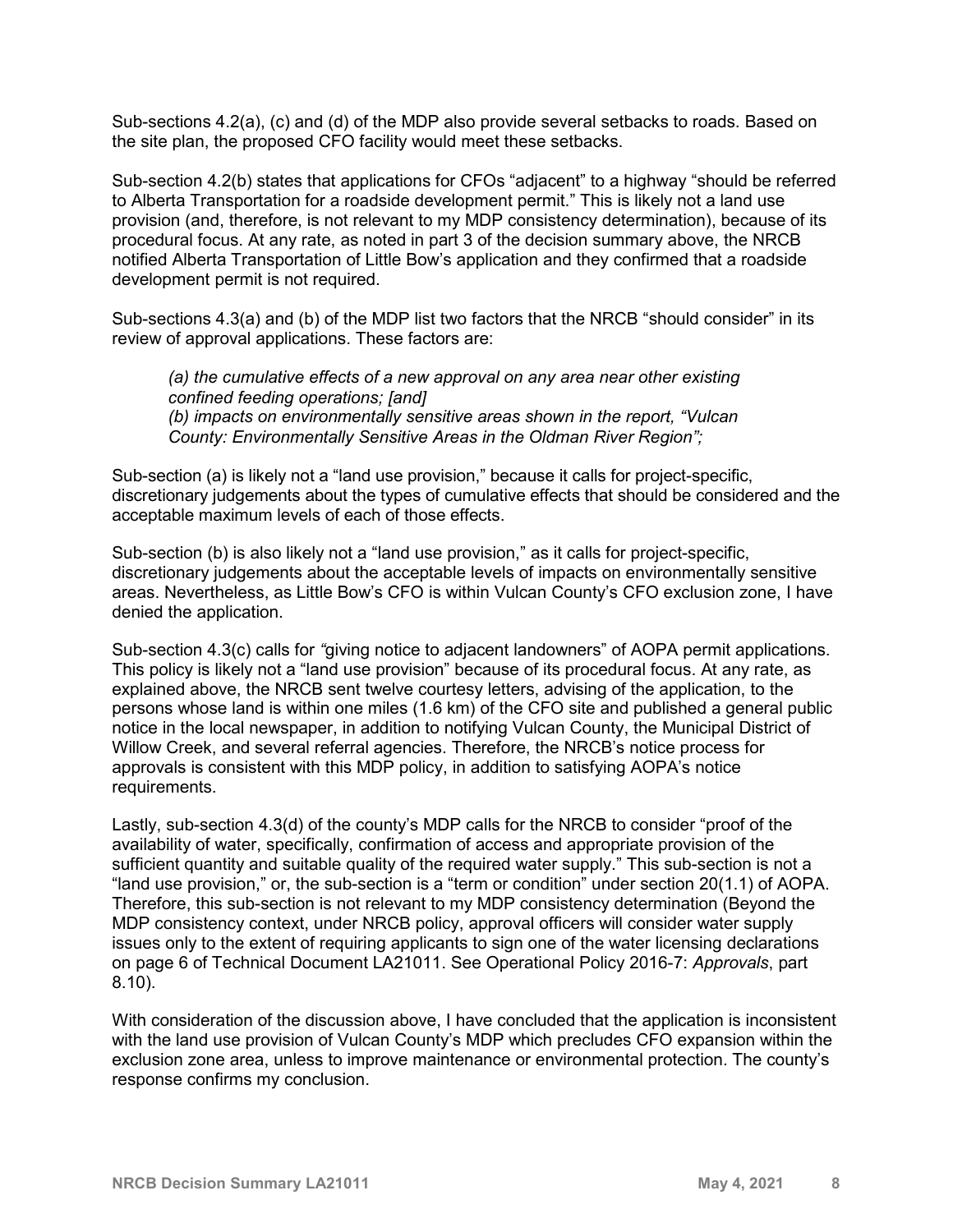#### **Intermunicipal Development Plan (Bylaw No. 2015-006 and Bylaw No. 1717)**

As discussed above, in my view I must also consider the land use provisions of the Vulcan County and Municipal District (M.D.) of Willow Creek No. 26 Intermunicipal Development Plan (Bylaw No. 2015-006 and Bylaw No. 1717) which was enacted in April 2015.

The following policies from the Intermunicipal Development Plan (IDP) pertain to CFOs:

*4.3.1 Existing CFOs located within the Plan Area will be allowed to continue to operate under acceptable operating practices and within the requirements of the Agricultural Operation Practices Act and Regulations.*

*4.3.2 New CFOs are not permitted to be established within the CFO Exclusion Area as per the Little Bow River Project Intermunicipal Development Plan, Section 4.2 Policy 4.2.2, as illustrated on Map 12.*

*4.3.3 New CFOs are not permitted to be established within the CFO Exclusion Area as defined in the Vulcan County Municipal Development Plan and illustrated on Map 12.*

*4.3.4 Any existing CFO permit holders may be allowed to expand operations within CFO Exclusion Areas if it is to upgrade and modernize (within the requirements of the Agricultural Operations Practices Act and Regulations), demonstrating changes will reduce negative impacts (e.g., odours) to the residents of the area, additional environmental protection will be considered, and comments from both the municipalities are received and considered by the NRCB.*

*4.3.5 If either Vulcan County or the M.D. of Willow Creek No. 26 are in receipt of an application for new or expanded CFOs within the Plan Area, they shall forward a copy of the application to the other municipality.* 

Policy 4.3.1 and 4.3.4 would apply to application LA21011 since it's for an expansion at an existing CFO. However, in this case, the application does not involve an upgrade which aims strictly to reduce negative impacts or to increase environmental protection.

Policy 4.3.2 and 4.3.3 do not apply to the application as there is an existing CFO, and the application is not for a new operation.

Policy 4.3.5 is not a land use provision, but rather refers to process between the two municipalities. In any case, the NRCB referred application LA21011 to both municipalities.

For these reasons, I conclude that the application is also inconsistent with the land use provisions of the IDP again as the application is not for an upgrade and modernization to reduce impacts, or for environmental protection.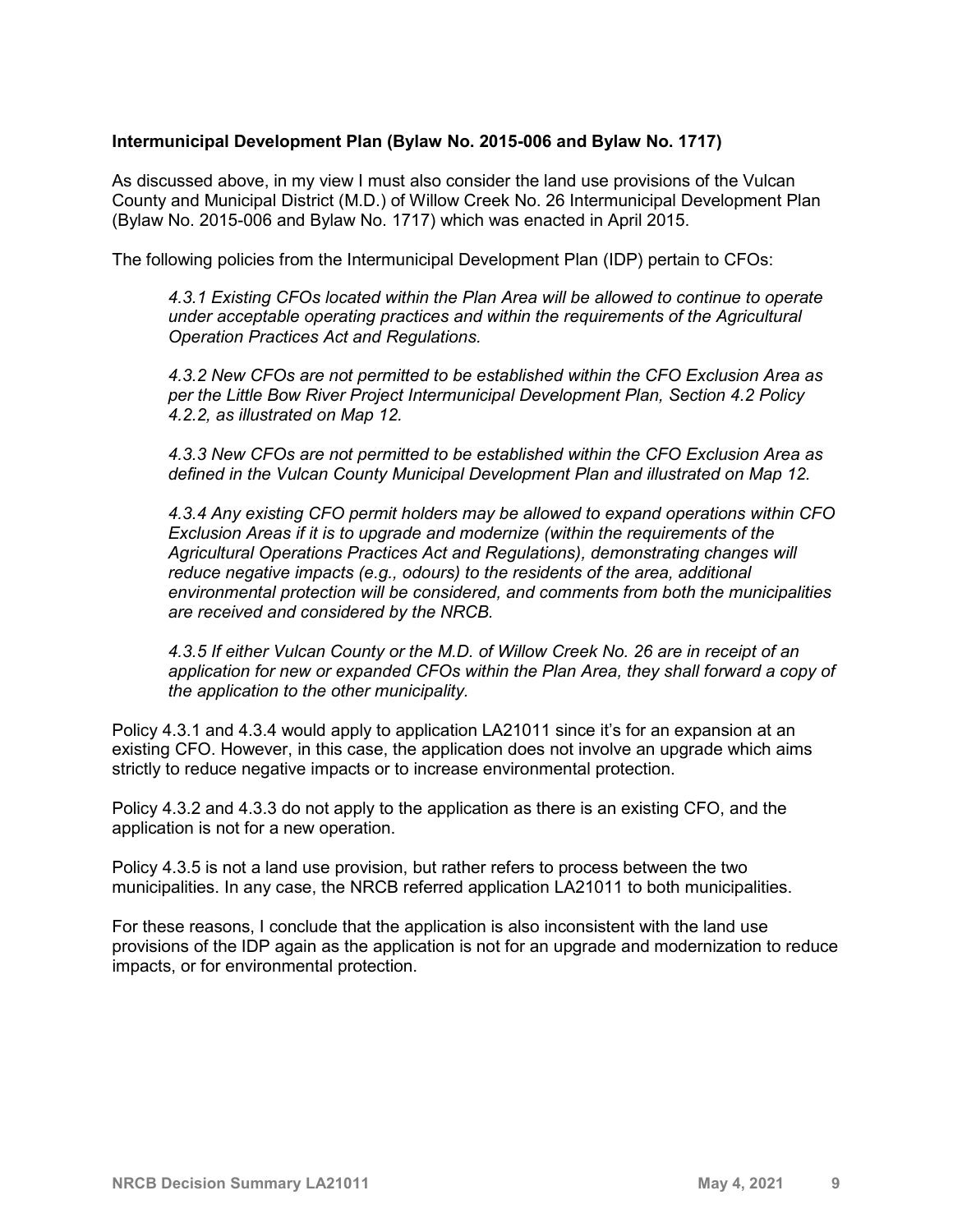# **APPENDIX B: Concerns raised by directly affected parties**

#### **Concerns from directly affected parties**

The MacDougall's raised the following concerns:

- Need for proper manure handling and incorporation
- Potential for groundwater contamination
- Potential for surface water contamination
- Water licensing

#### *Need for proper manure handling and incorporation*

Regulations under AOPA give operators four options for manure handling. One option is to provide proof of access to sufficient land to apply the amount of manure generated by the CFO in the year following the issuance of a permit. Little Bow Colony chose to prove access to available lands, and for this proposal, 207 hectares of irrigated land or 412 hectares of dark brown soil are required. Little Bow Colony provided 4000 hectares of suitable irrigated and dark brown land for manure spreading, for the first year after the approval is issued. AOPA sets out nutrient loading limits for soils on which manure it applied. In addition setbacks from common bodies of water, residences and property boundaries are also set out. After taking these setbacks into account, Little Bow Colony still has more than sufficient land available for manure spreading.

#### *Potential for groundwater contamination*

I assessed the risk to groundwater posed by all of Little Bow Colony's existing and proposed facilities. As discussed in Decision Summary LA21011, and as detailed in Technical Document LA21011, all facilities were found to pose a low potential risk to groundwater.

#### *Potential for surface water contamination*

The Little Bow River is located immediately south of Little Bow's existing CFO. As part of my assessment of the application, I assessed the risk to surface water posed by all of Little Bow Colony's existing and proposed facilities. As discussed in Decision Summary LA21011, and as detailed in Technical Document LA21011, all facilities were found to pose a low potential risk to surface water.

There is also the potential for manure spreading to contaminate the Little Bow River. As noted above, Little Bow Colony has provided proof that it has access to sufficient land base for manure spreading (in the case where the NRCB board was to direct an approval officer to issue a permit). In addition to providing proof of access to sufficient land for manure application, operators are required to meet the manure spreading setbacks and to keep manure spreading and soil sampling records. Together, these requirements significantly minimize the potential for manure constituents to leave the land on which they are applied and enter water bodies.

#### *Water licensing*

Water licensing and allocation is under the jurisdiction of Alberta Environment and Parks (AEP). I therefore forwarded a copy of the application to this agency. The comments provided by AEP relating to water licensing have been forwarded to the applicant for their information and action. Whether or not a permit is issued under the AOPA, it is the applicant's responsibility to ensure all appropriate water licences and permits are in place for their CFO.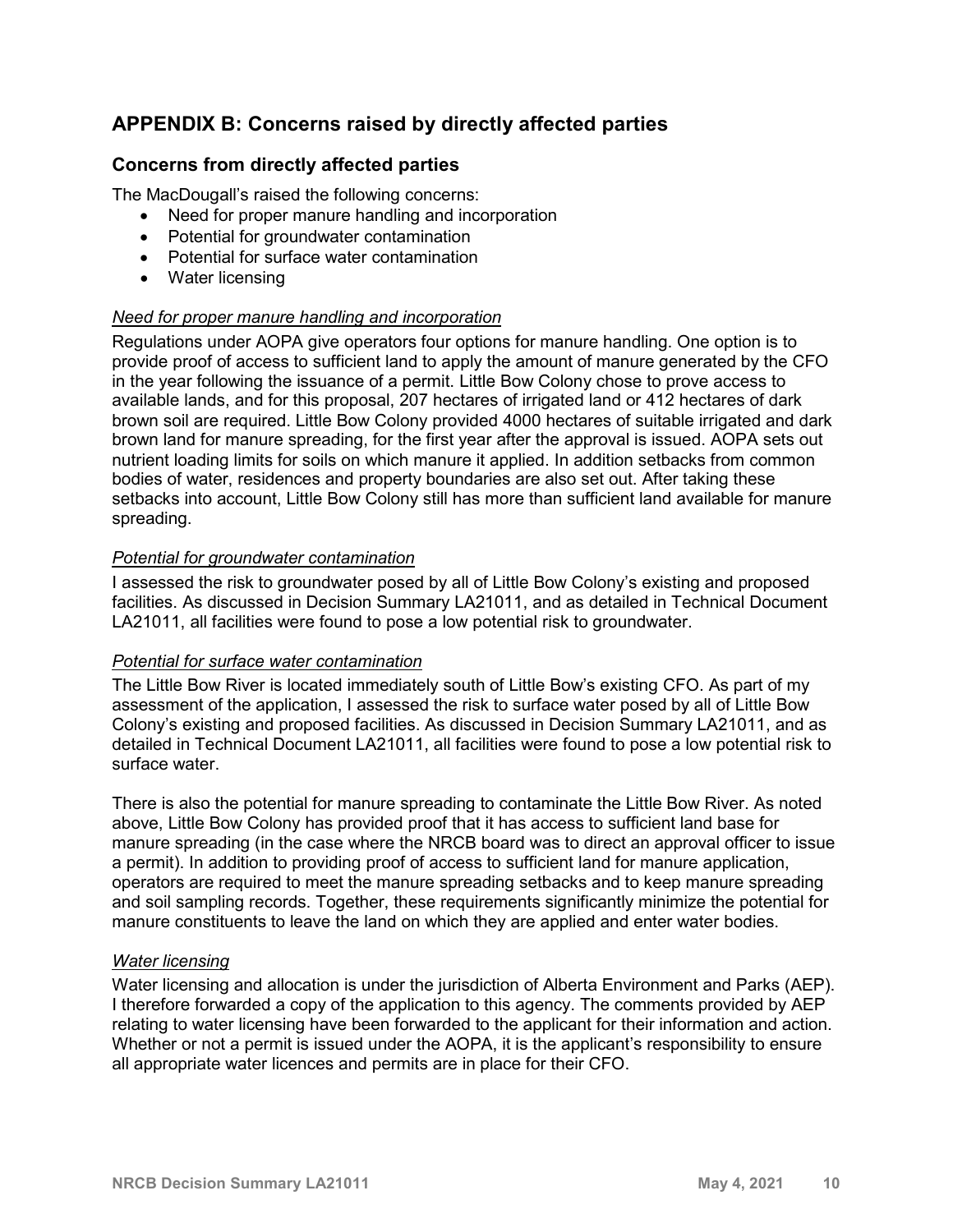## **APPENDIX C: Recommendation of conditions if a permit is issued**

If the NRCB Board should direct an approval officer to issue an approval (following a Board review), I recommend that the following conditions should be considered:

#### **a. Construction Deadline**

Little Bow Colony proposes to complete construction of the proposed new layer barn with attached manure storage by the year 2025. This time-frame is considered to be excessive for the proposed scope of work. In my opinion, three full building seasons would be more reasonable. I would recommend a deadline which allows for three full construction seasons be included as a condition in the approval.

#### **b. Post-construction inspection and review**

The NRCB's general practice is to include conditions in new or amended permits to ensure that the new or expanded facilities are constructed according to the required design specifications. Accordingly, the approval should include conditions requiring:

- a. the concrete used to construct the liner of the manure collection and storage portion of the layer barn with attached manure storage to meet the specification for category D (solid manure – dry) in Technical Guideline Agdex 096-93 "Non-Engineered Concrete Liners for Manure Collection and Storage Areas."
- b. Little Bow Colony to provide documentation to confirm the specifications of the concrete used to construct the manure storage and collection portions of the layer barn with attached manure storage.

The NRCB routinely inspects newly constructed facilities to assess whether the facilities were constructed according to their required design specifications. To be effective, and to reduce risk to the operator, these inspections must occur before livestock or manure are placed in the newly constructed facilities. The approval should include a condition stating that Little Bow Colony shall not place livestock or manure in the manure storage or collection portions of the new layer barn with attached manure storage until NRCB personnel have inspected the layer barn with attached manure storage and confirmed in writing that it meets the approval requirements.

#### **2. Consolidation of previous permits and conditions**

For clarity, and pursuant to NRCB policy, previously issued Municipal Permit #98-062 should be consolidated with Approval LA21011 (see NRCB Operational Policy 2016-7: *Approvals*, part 10.5). Consolidating permits generally involves carrying forward all relevant terms and conditions in the existing permits into the new permit, with any necessary changes or deletions of those terms and conditions, and then cancelling all existing permits once the new permit is issued. This consolidation may be carried out under section 23 of AOPA, which enables approval officers to amend AOPA permits on their own motion.

Therefore, in addition to containing the new terms and conditions, Approval LA21011 should include all existing terms and conditions from Municipal Permit #98-062. Construction conditions that have been met should be identified and included in an appendix to Approval LA21011.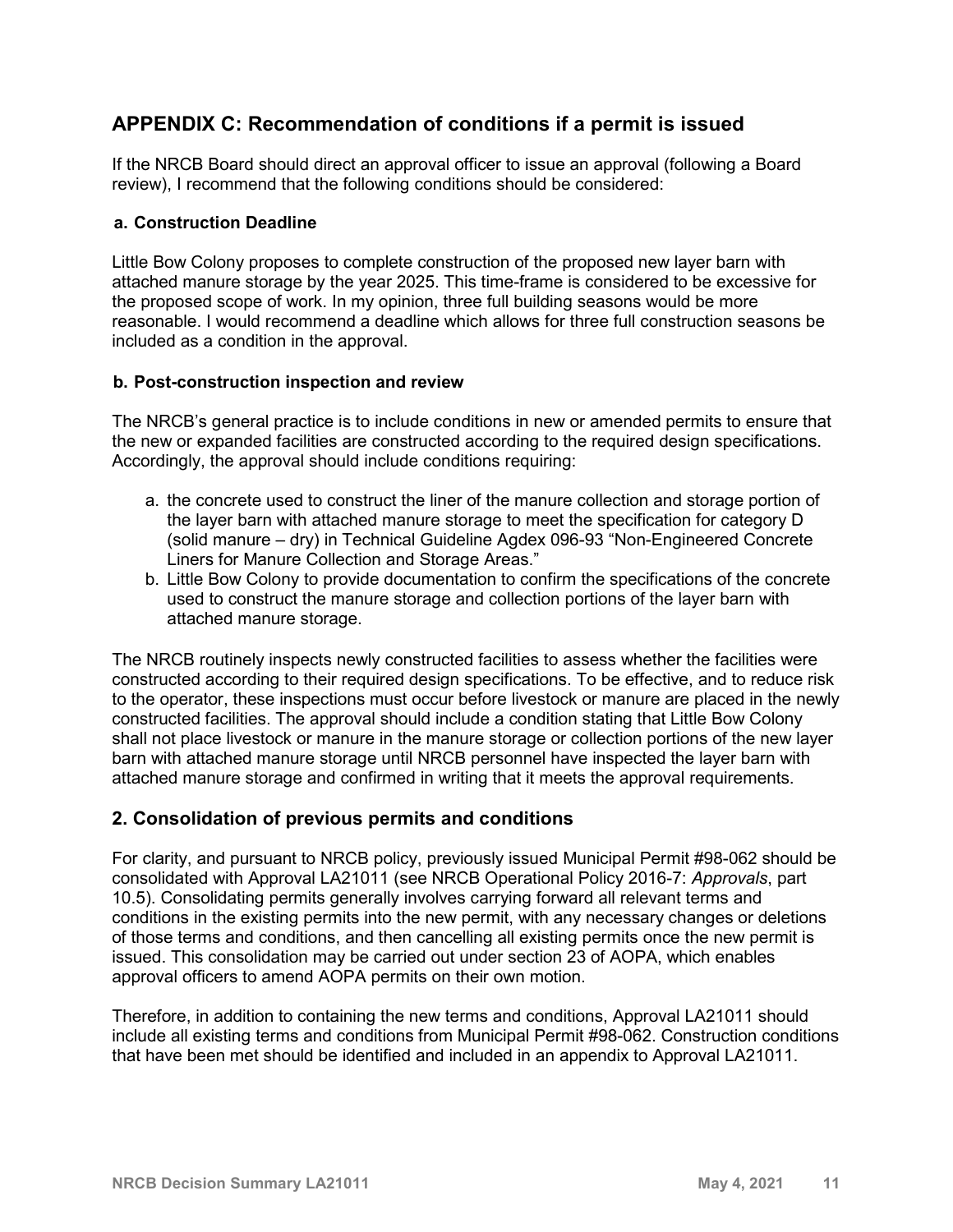## **APPENDIX D: Determination of deemed permit status**

Little Bow Colony claims that its CFO is grandfathered (that is, it has a "deemed" permit) under section 18.1 of AOPA. As I am denying this permit and no other AOPA permits have been issued for the site, I am limiting the grandfathering determination in this decision to:

- Confirmation of the CFO footprint as of January 1, 2002
- Confirmation that the CFO had a capacity above the AOPA Approval threshold on January 1, 2002

As I have denied this application, Little Bow Colony's deemed permit and capacity will otherwise remain. If the NRCB board was to overturn my decision and to direct an Approval Officer to issue a permit, I would recommend that a full grandfathering determination and amalgamation of deemed permit be made by the Approval Officer.

The claimed grandfathered capacity of the CFO is as follows:

- 90 milking cows (plus associated dries and replacements)
- 500 turkeys
- 800 ducks
- 800 geese
- 3,000 chicken broilers
- 2,500 chicken layers
- 300 sows (farrow to finish)

It should be noted no responses to the application notice disputed this capacity or the grandfathered status of Little Bow Colony's CFO.

The CFO holds Municipal Permit #98-062 issued by Vulcan County on December 2, 1998 which pertained only to approval for a hog operation. This permit does not specifically address any other livestock or facilities which existed at the site at the time this permit was issued, though it does confirm the CFO had permitted capacity for at least 250 sows (farrow to finish) on January 1, 2002 and therefore holds a deemed approval under the AOPA.

The Government of Alberta obliged the Little Bow Colony to relocate to its current location in order to accommodate the construction of the Twin Valley Dam. The former colony site was located in what is now Twin Valley Reservoir and facilities at the new site were constructed to accommodate multiple livestock types (dairy, swine, and various poultry). Planning and construction activities for the relocated colony occurred in the mid 1990's through to 2002. The new colony site became operational in 2002.

I also, to the best of my ability utilizing readily available resources, determined the grandfathered footprint of the CFO. I reviewed air photos taken between 1999 and 2015 as well as construction plans which were prepared for Alberta Infrastructure and determined that the footprint of the CFO has not changed since being approved prior to January 1, 2002. This determination is difficult to make based on air photos alone due to the limited aerial imagery that is available for the site (I had access to a single air photo taken between 1999-2003, and several air photos taken between 2010-2015). I relied heavily on plans that had been prepared for Alberta Infrastructure and my own general assessments of facility ages made during the site visit.